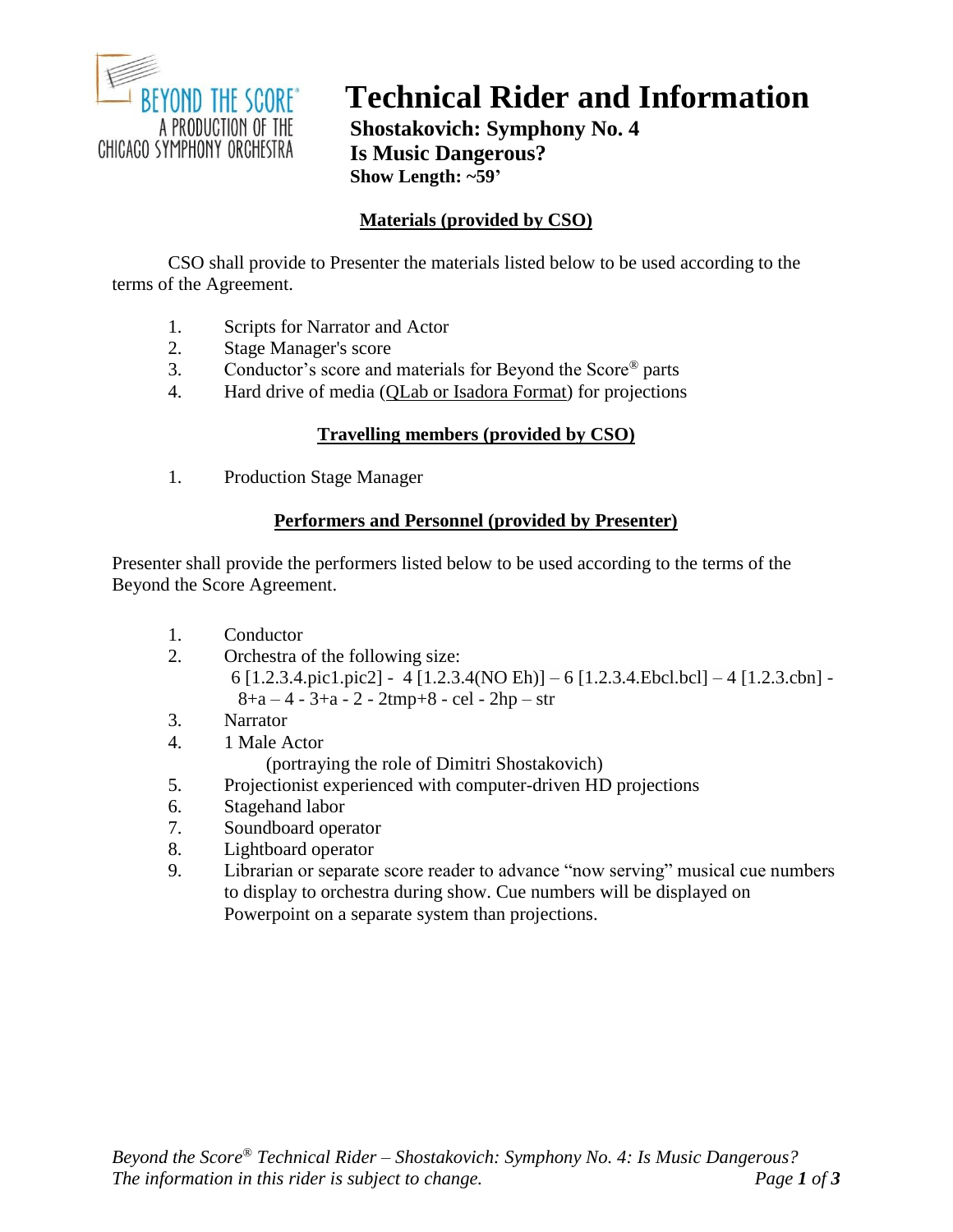# **Technical Information**

## **CSO agrees to furnish the following at CSO's expense:**

-- Hard-drive and access to online storage with show multimedia in QLAB or Isadora format.

-- Scripts for actors

-- Cuing score for Production Stage Manager

## **Presenter agrees to furnish the following at Presenter's expense:**

#### *SOUND* (Subject to advance)

-- Sound equipment to amplify spoken word clearly and consistently throughout concert hall; 2 wireless headset microphones (DPA 4065 or equivalent); sound to be mixed from in-house position. Back-up microphones for actors are recommended.

-- CD player or audio playback laptop (recommended) and operator are needed for all nonorchestral rehearsals to play orchestral excerpts. Excerpts will be provided as CD and as MP3/playlist, and should be played through the primary sound system.

-- Clearcom system for communication between Production Stage Manager, soundman, lightboard operator and projectionist, and musical excerpt player for non-orchestral rehearsals.

#### *LIGHTING* (Subject to advance)

- -- Specials focused as follows:
	- narrator and actor (downstage left)
	- conductor/keyboards and soprano at fortepiano (center stage)
	- soprano/mimes/solo violinist (downstage right)

-- Stand lights for orchestra members and conductor powered from light board and dimmable; recommend use of hoods or other masking device for orchestra stand lights to minimize spill onto screen. Stand lights to be removed at intermission (2nd half of concert in regular concert lighting).

# *PROJECTION/SCREEN for Primary projections* (Subject to advance)

-- Pending final confirmation from CSO; either minimum 15' x 20' screen to accommodate 4:3 aspect ratio images or a 16' x 28' screen to accommodate 16:9 aspect ratio images centered above orchestra as needed for optimal sightlines (retractable screen is optimal).

--Appropriate location from which to project with appropriate power requirements for projection equipment.

-- -- Projector should feature a minimum resolution of 1920 X 1200 and a minimum brightness of 14,000 lumens. Appropriate lenses based on throw distance and hall.

-- A main projection computer consisting of a **MacPro [\*\*This is a desktop tower computer and NOT a MacBook Pro Laptop]\*\*\*** or similar model running MacOS 10.11 or later. The computer must have a Retina display and at least a quad-core processor, a Solid State Hard Drive, a minimum of 8GB of RAM, and a minimum of 2GB of video RAM. This computer should have its own wired dedicated monitor, keyboard, and mouse (or pointing device).

— This show has embedded audio. As such, the projection computer must have the ability to output audio. A stereo audio connection to the

venue's sound system is necessary. This can be via the built-in audio output (3.5mm), or using a digital audio interface.

*Beyond the Score® Technical Rider – Shostakovich: Symphony No. 4: Is Music Dangerous? The information in this rider is subject to change. Page 2 of 3*